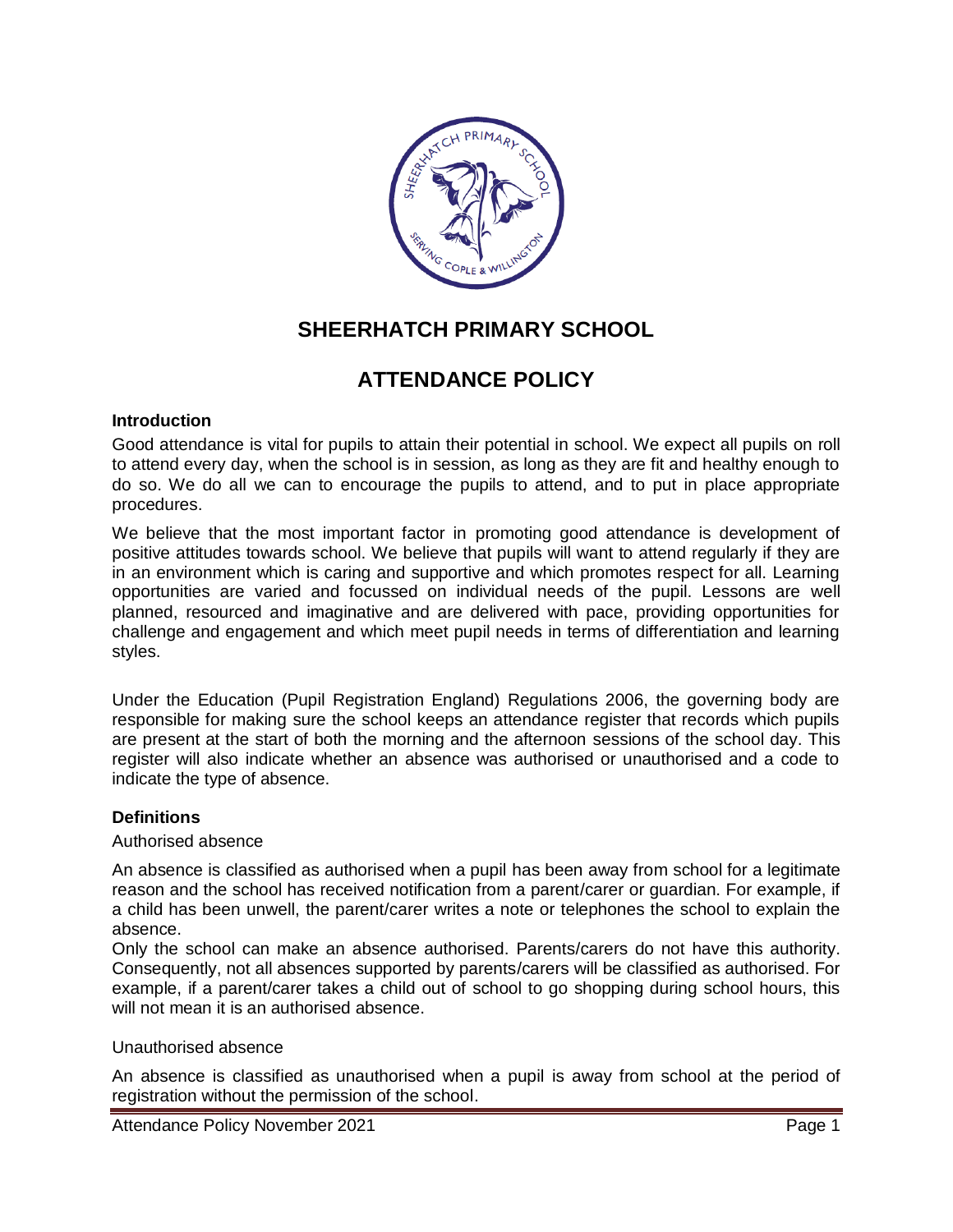Therefore, the absence is unauthorised if a pupil is away from school without good reason, even with the support of a parent/carer.

# **Responsibilities**

#### **Parents/Carers:**

- Parents and carers are responsible for ensuring that their child attends school regularly, properly equipped and in a fit condition to learn.
- When their child cannot attend they should contact the school before 9am on the first day of absence to inform the school as to the reason for absence. The responsibility for authorising the absence lies with the school and not the parent/carer.
- Request in writing any leave of absence.

#### **Pupils**

- Pupils should, with the support of their parents/carers attend school regularly.
- Behave appropriately.
- Be ready to start at lessons on time.

#### **Class Teacher**

- Ensure daily register is taken at the beginning of morning and afternoon sessions and return to office promptly.
- Monitor attendance and make early interventions where necessary.
- Invite parents into school to discuss problems with attendance.
- Liaise with the Head teacher and Admin Assistant re: identified issues to ensure a collaborative approach.

#### **Admin Assistants:**

- To check daily register.
- Contact parents/carers in the event of a pupil absence.
- Print off attendance reports half termly for the Head teacher.
- Liaise with the Head teacher in identifying any attendance issues.

#### **Head Teacher:**

- The Head teacher has overall responsibility for ensuring the implementation, monitoring and reviewing the Attendance Policy.
- Provide a termly attendance report for the Governors.
- Liaise with families where early issues have been identified.

#### **Education Welfare Officer:**

- Work with schools in the monitoring and early identification of attendance issues and where necessary in agreeing appropriate targets.
- Liaise with external agencies as part of referral process (e.g. Social Services, CAMHS etc.).
- Liaise with Parents/carers as appropriate.
- In consultation with Head teacher, arrange a Professionals Meeting to discuss the concern.
- Arrange home visits to support parents/carers in improving attendance.
- Devise and implement a range of strategies to support pupil attendance.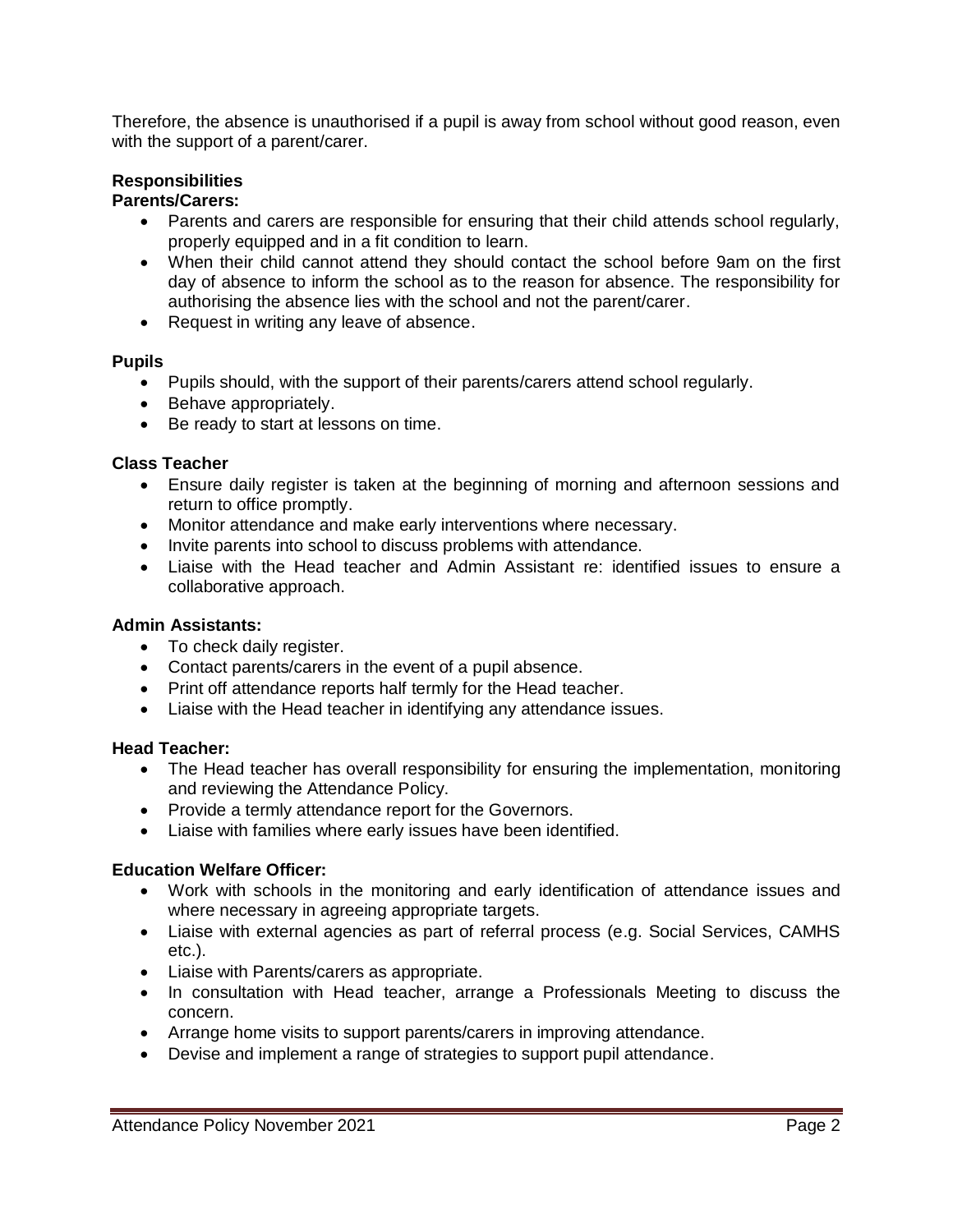#### **Requests for leave of absence**

Term times are for education. There is a direct link between regular attendance and pupil's attainment and progress. In general, absences will not be granted during term time. However, we do understand that there are exceptional circumstances under which a parent/carer may legitimately request leave of absence for a child. The request must be put in writing on a form available from the school office (see Appendix A).

Parent/carers do not have the right to remove their child from school for the purpose of a holiday.

Exceptional circumstances can be defined as 'rare, significant, unavoidable and short' and will be judged at the discretion of the Head teacher and the maximum number of days that will be authorised is 5 days.

Absence will not be authorised if the pupil's previous attendance is not good (95% or above), during assessment periods, or if such an absence has already been taken in the current or previous academic year. (See Appendix B)

#### **Long-term absence**

When pupils have an illness or injury that means they will be away from school for over five days, the school will do all it can to send material home, so that they can keep up with their school work, if this is appropriate.

If the absence is likely to continue for an extended period, or be a repetitive absence, the school will contact the support services, for advice and possible support for the pupil out of school.

#### **Repeated unauthorised absences**

The school will contact the parent or carer of any pupil who has an unauthorised absence. If a pupil has a repeated number of unauthorised absences, the parents/carers will be asked to visit the school and discuss the problem. If the situation does not improve, the school will then contact the LA support services.

The Governors, supported by the LA, reserve the right to consider taking legal action against any parents or carers who repeatedly fail to accept their responsibility for sending their children to school on a regular basis.

The school will also contact parents/carers of pupils who are persistently late or who have poor records of attendance (including where this is authorised).

#### **Monitoring**

It is the responsibility of the Governors to monitor overall attendance. The Governing Body also has the responsibility for this Policy, and for seeing that it is carried out.

The school will keep accurate attendance records on file for a minimum period of three years.

Attendance reports will be monitored half termly.

#### **Review**

This Policy will be reviewed by the Governing Body every 3 years or earlier if considered necessary. The Policy was approved by the Governing Body at its meeting on:

Signed by Head Teacher ……………………………………………………………………

Signed by Chair of Governors ………………………………………………………………

Attendance Policy November 2021 **Page 3 Page 3**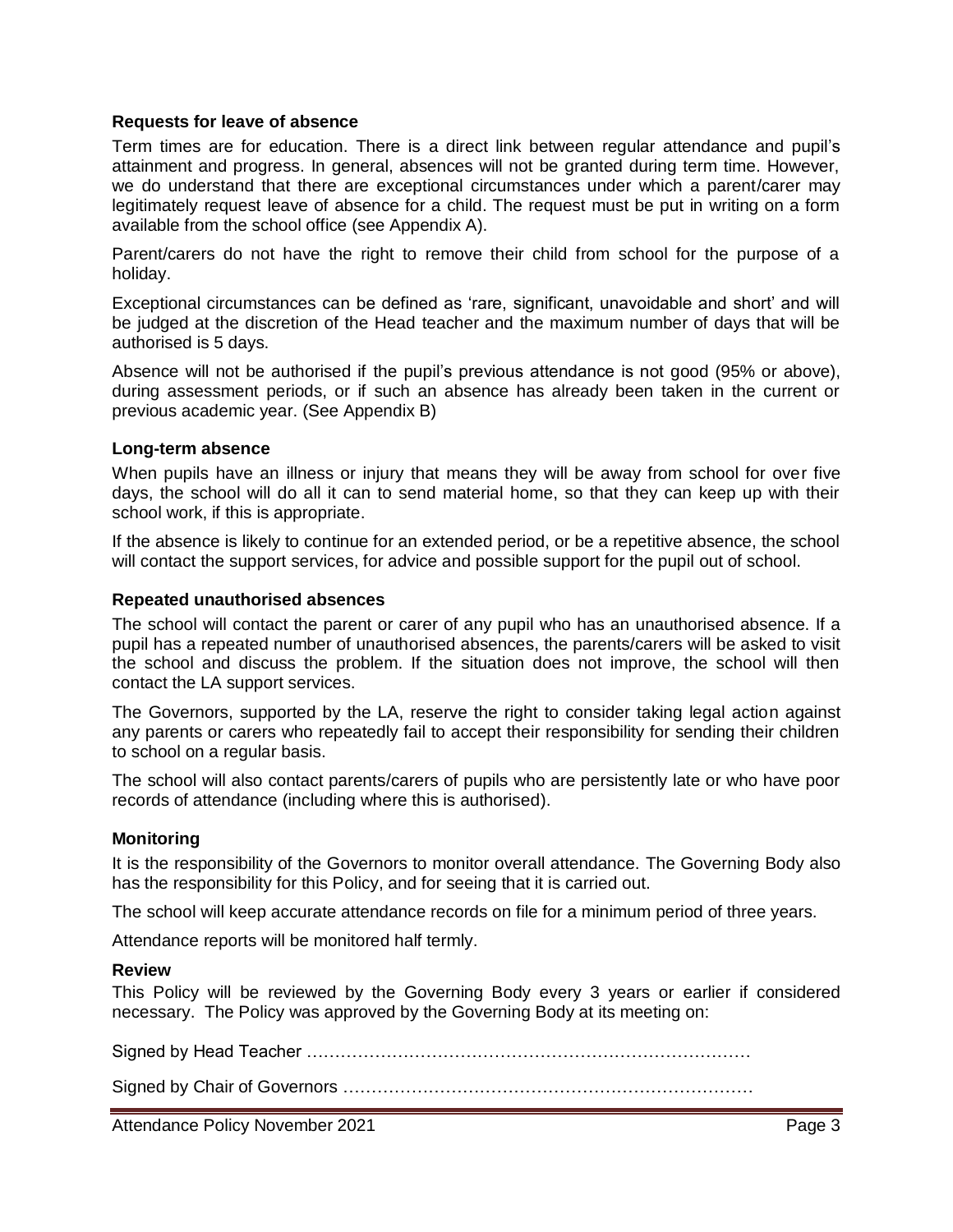## A**PPENDIX A**

| <b>SHEERHATCH PRIMARY SCHOOL</b>                                                                           |                                                                                                                                                                                                       |
|------------------------------------------------------------------------------------------------------------|-------------------------------------------------------------------------------------------------------------------------------------------------------------------------------------------------------|
| <b>APPLICATION FOR LEAVE OF ABSENCE FOR YOUR CHILD DURING TERM-TIME</b>                                    |                                                                                                                                                                                                       |
| Please complete this form and return it to school before the date you are requesting the absence to start. |                                                                                                                                                                                                       |
|                                                                                                            |                                                                                                                                                                                                       |
|                                                                                                            |                                                                                                                                                                                                       |
|                                                                                                            |                                                                                                                                                                                                       |
| Reason Requesting Absence (please note authorisation will only be given in exceptional circumstances)      |                                                                                                                                                                                                       |
|                                                                                                            |                                                                                                                                                                                                       |
|                                                                                                            |                                                                                                                                                                                                       |
|                                                                                                            |                                                                                                                                                                                                       |
|                                                                                                            |                                                                                                                                                                                                       |
| The school will consider these<br>points before authorising leave:                                         | $\bullet$<br>Your child's previous attendance history<br>Any previous requests<br>$\bullet$<br>The time of year e.g. Assessment periods<br>$\bullet$<br>The circumstances of the request<br>$\bullet$ |
| SECTIONS BELOW TO BE COMPLETED BY SCHOOL STAFF ONLY                                                        |                                                                                                                                                                                                       |
| <b>SCHOOL ACTION</b>                                                                                       | Exceptional circumstances?                                                                                                                                                                            |
| <b>Application for Leave of Absence During Term Time Return Slip</b>                                       |                                                                                                                                                                                                       |
|                                                                                                            |                                                                                                                                                                                                       |
| has been authorised/ has not been authorised                                                               |                                                                                                                                                                                                       |
|                                                                                                            |                                                                                                                                                                                                       |
|                                                                                                            |                                                                                                                                                                                                       |
| Date:<br>Head teacher                                                                                      |                                                                                                                                                                                                       |

*Please Note: Absences which have not been agreed will be marked as unauthorised absences and may be referred to the Local Authority for consideration of a Penalty Notice or other action.*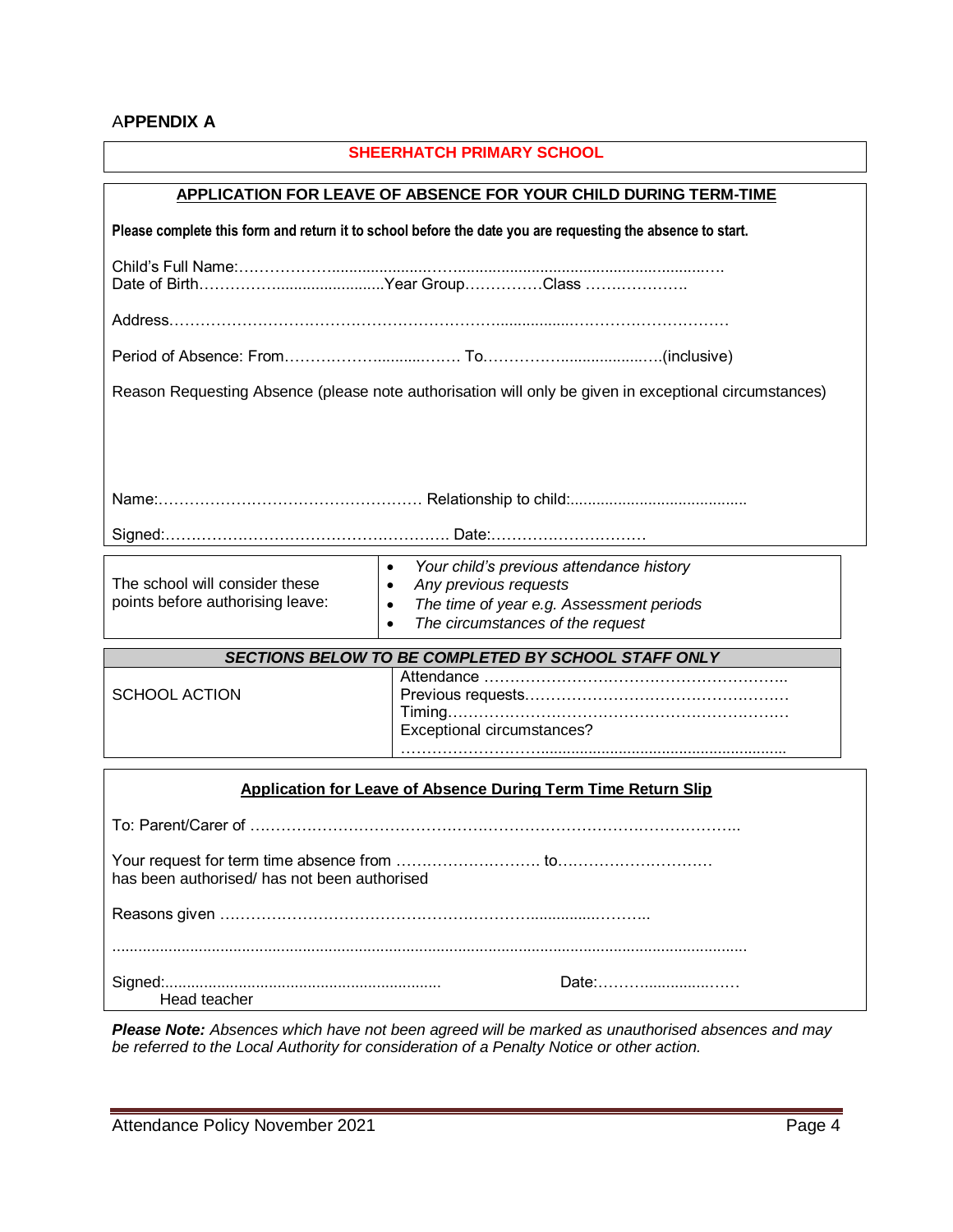# **APPENDIX B TERM TIME ABSENCE REQUESTS**